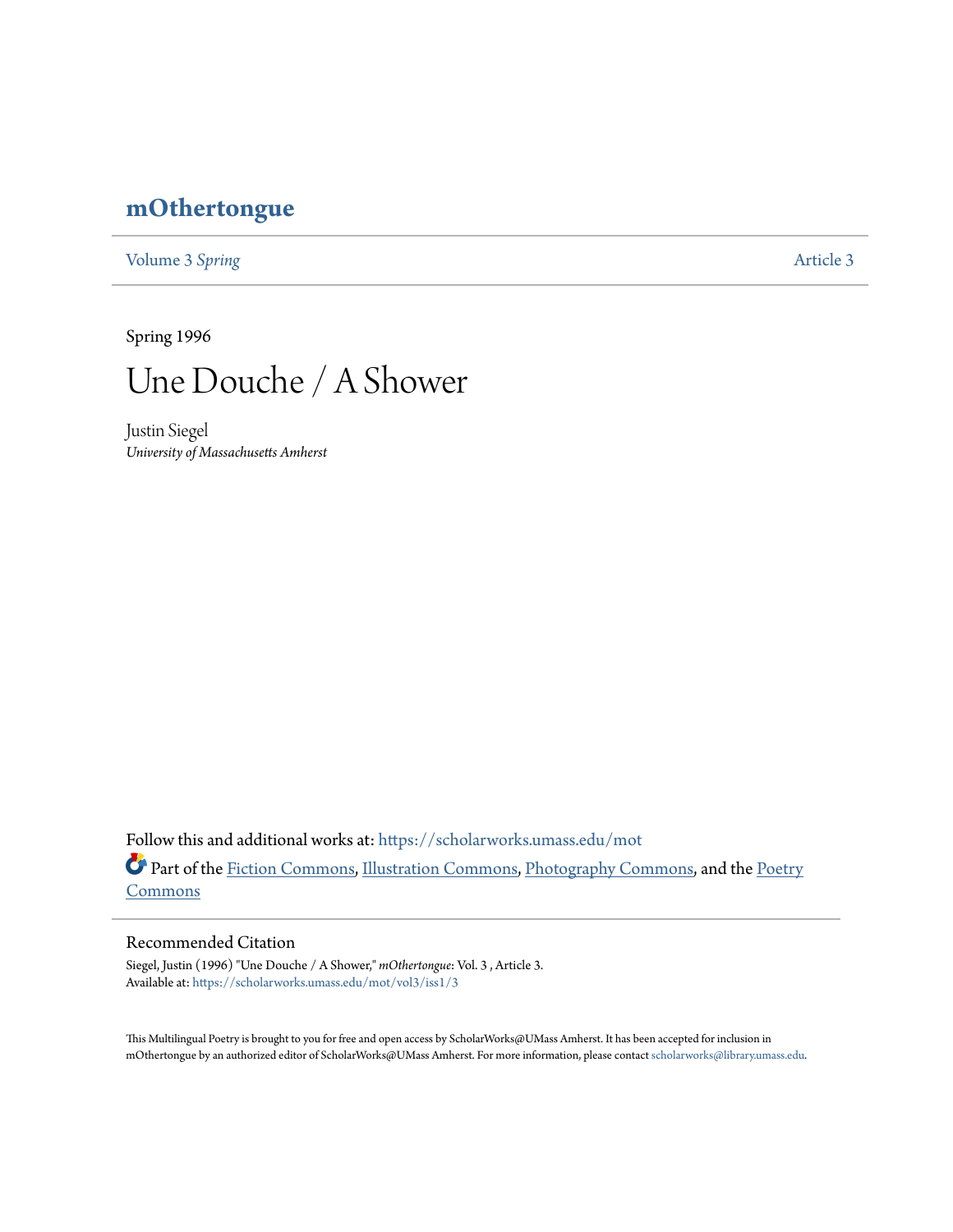## A Shower

Each morning,

<sup>I</sup> take a shower.

In the shower,

<sup>I</sup> put some shampoo on my head.

Then,

<sup>I</sup> wash my arms and torso with soap.

After,

<sup>I</sup> bend down and wash my legs, my behind, and my front.

Oh!

<sup>I</sup> almost forgot to put some soap on my feet and between my toes.

But, <sup>I</sup> must come back up and put some behind my ears, around my neck, and on my face.

Now,

my body is covered in soap.

What?

There isn't any water!